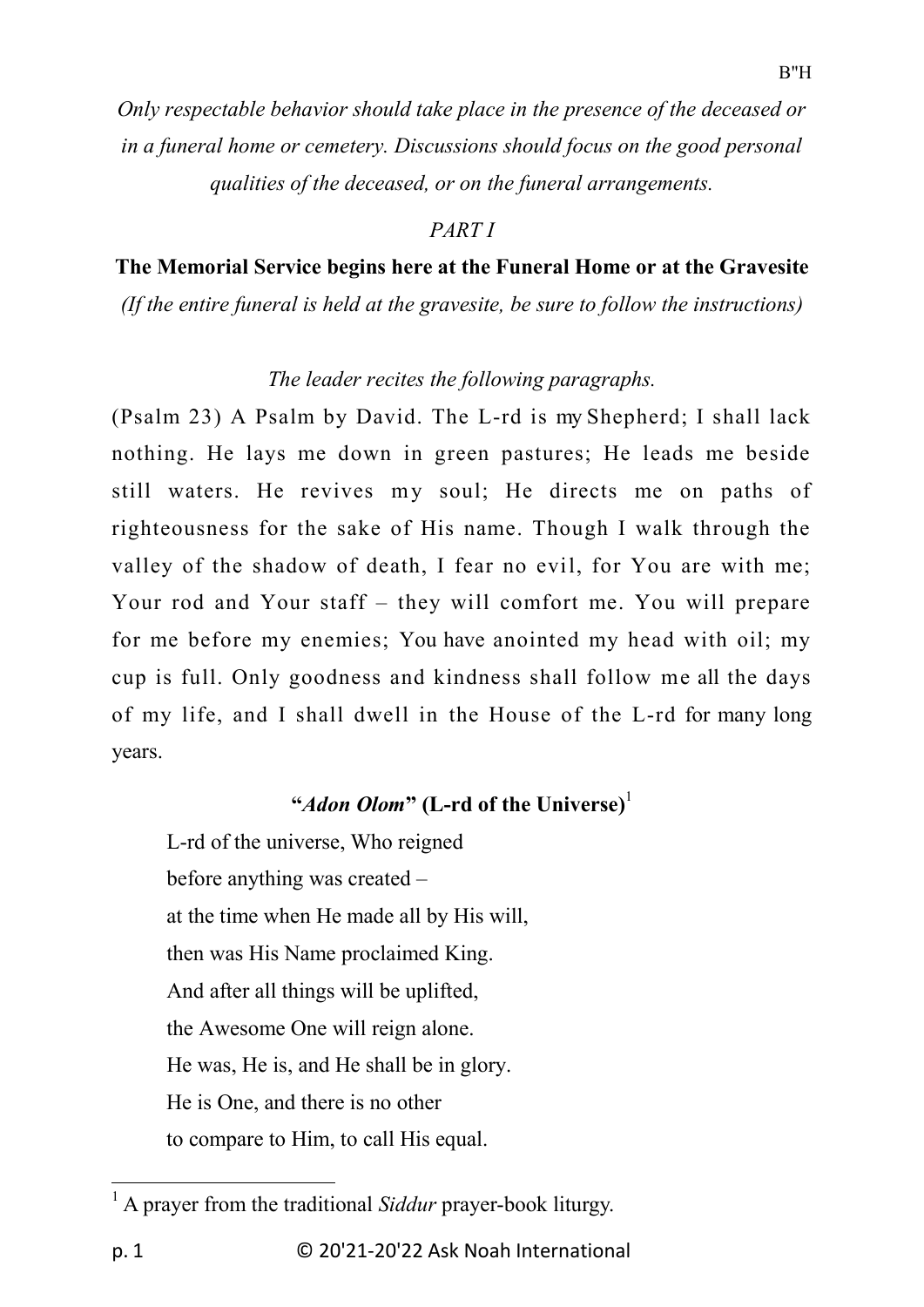Without beginning, without end – power and dominion belong to Him. He is my G-d and my ever-living Redeemer, the strength of my lot in time of distress. He is my banner and my refuge, my portion on the day I call. Into His hand I entrust my spirit when I sleep and when I wake. And with my soul, my body too, the L-rd is with me, I shall not fear.

Blessed, praised, glorified, exalted and upraised is the Name of the King Who rules over kings, the Holy One, Blessed is He, for He is the First and the Last, and aside from Him there is no [other]  $G-d<sup>2</sup>$  His Name is exalted beyond every blessing and praise.<sup>3</sup> Blessed is the Name of His glorious kingdom for all eternity. Blessed be the Name of the L-rd, from this time and forever.<sup>4</sup>

# **Eulogy for \_\_\_\_\_\_\_\_\_\_\_\_\_\_\_\_\_\_ of Blessed Memory**

[The eulogist should consult with the close family members to prepare a few paragraphs in memory and praise of the person who passed away, including some words of Torah. The Director of Ask Noah International is available for consulting. It can conclude with the following statement:]

Today, Today, the of blessed memory, advances on from our gates, to enter through the heavenly gates. His (her) good deeds praise him (her) here, and his (her) good deeds will surely praise him (her) there.

*The eulogist mentions the names and relationships of the surviving close relatives, and then speaks about the life and good deeds and qualities of the dearly departed. Family members and friends who wish may then speak in turn.*

 $\overline{a}$ 

 $<sup>2</sup>$  Cf. Isaiah 44:6.</sup>

 $3$  Cf. Nehemiah 9:5.

<sup>4</sup> Psalms 113:2.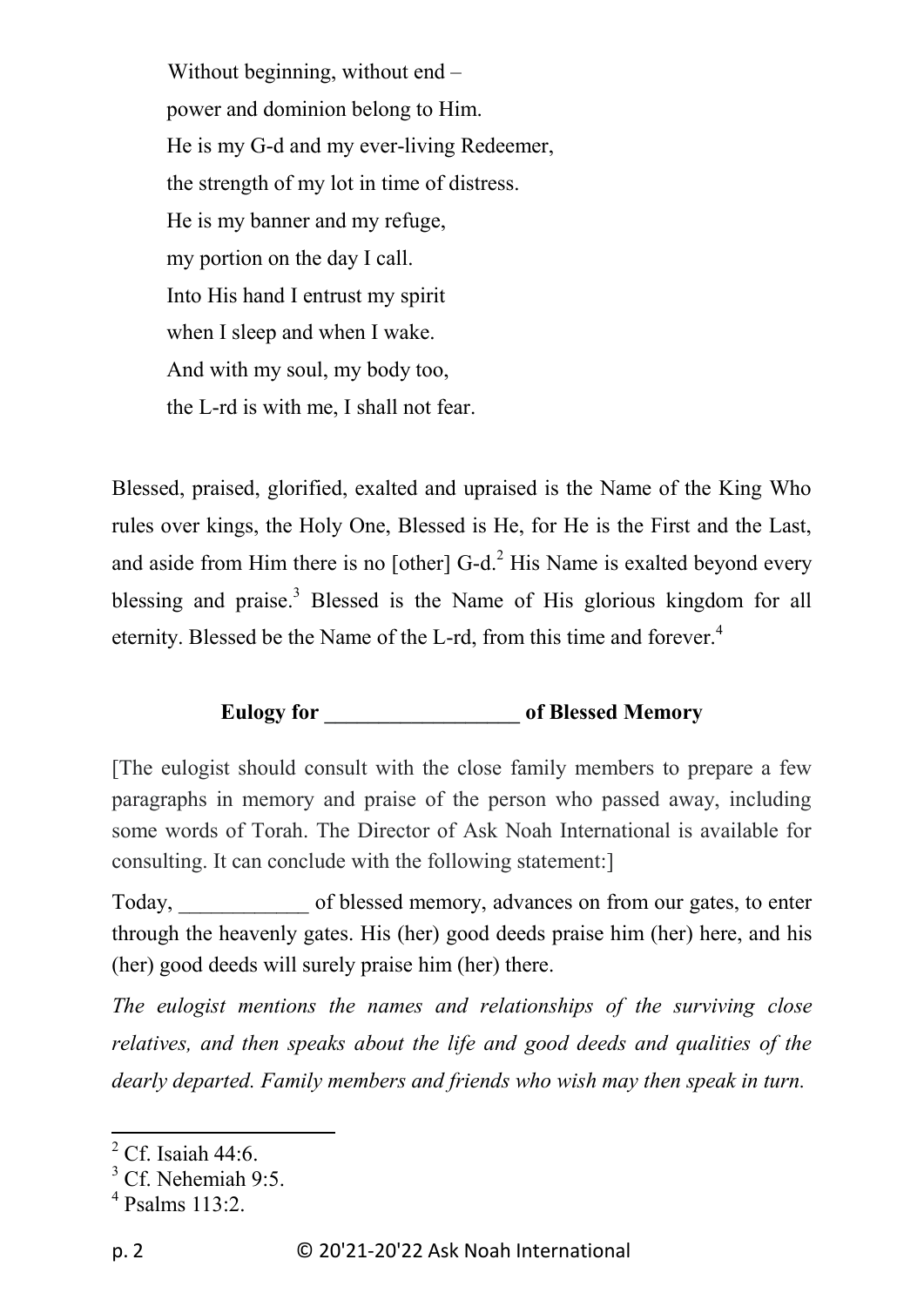## *The leader encourages the following:*

Giving charity in honor and memory of a dearly departed soul is a righteous tradition. Those who wish to give charity in honor and memory of may donate to one or more proper charities. The Divine service of charitable giving dates back to Abraham, as G-d said (Genesis 18:19): "For I love him [Abraham] because he commands his children and household after him that they shall keep the way of G-d to do charity and justice…" Charity is an act of goodness and kindness, and Gentiles have an obligation to give charity and to be concerned about helping those who are physically in need. This also applies to helping those who are spiritually in need, by financially supporting outreach to more people about observance and study of the Seven Noahide Commandments. And now more than ever, "Great is charity, because it brings the Redemption closer."

# **PRAYER FOR THE DEPARTED SOUL**<sup>5</sup>

May G-d remember the soul of \_\_\_\_\_\_\_\_\_\_\_\_\_\_\_, son (daughter) of and and who has gone on to his (her) world. By virtue of our prayers on his (her) behalf, and the intentions of those who plan, without a vow, to donate proper charity on his (her) behalf, may his (her) soul be bound in the Bond of Life together with the souls of the righteous; and let us say: Amen.

*If the service is held at a funeral home or other location, proceed now to the gravesite which has been prepared for the burial.*

<sup>&</sup>lt;sup>5</sup> This prayer was composed by Rabbi J. Immanuel Schochet.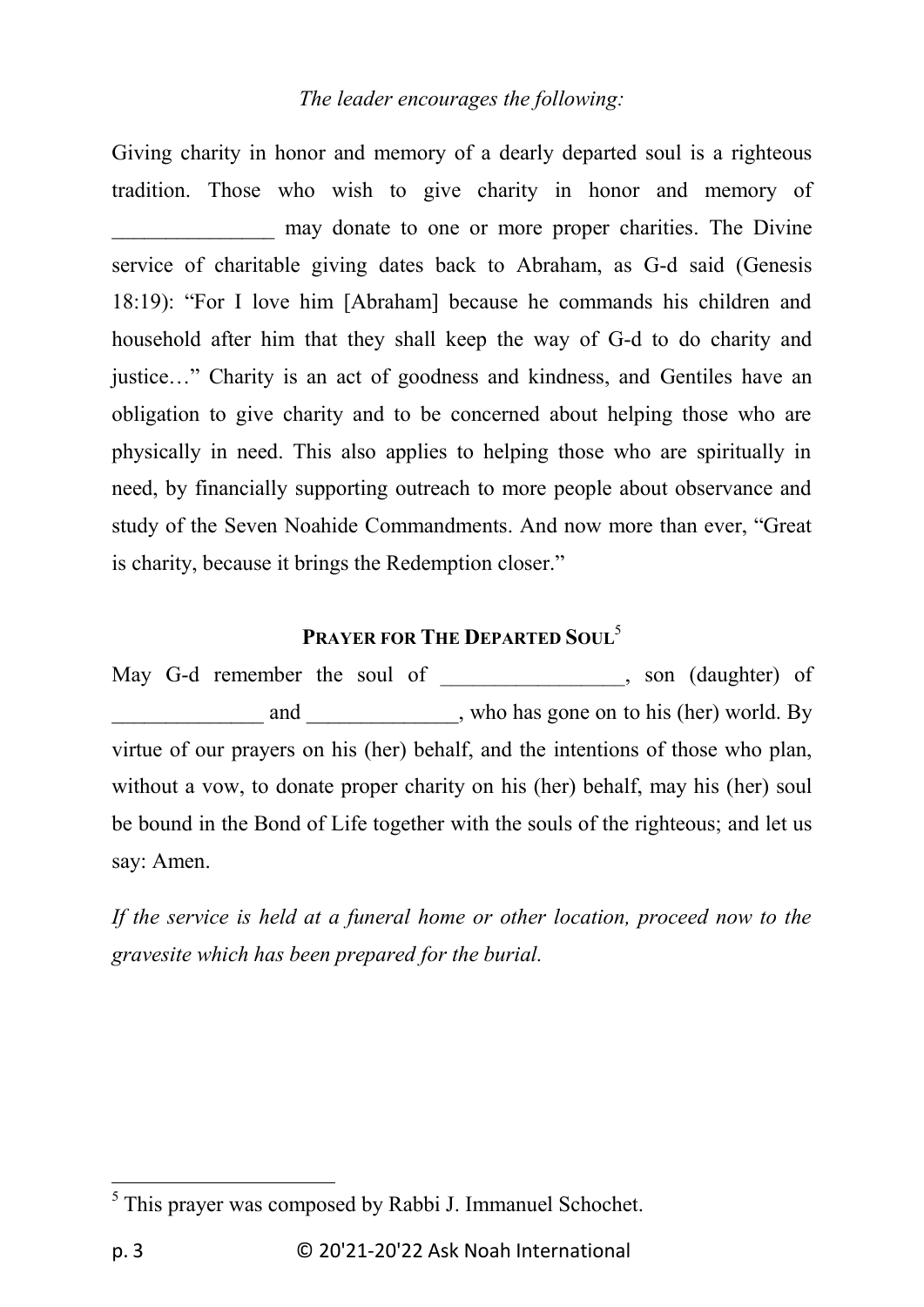### *PART 2*

#### **AT THE GRAVESITE, THE ABOVE SERVICE CONTINUES HERE**

#### *Repeat Psalm 23 here only if the above service was not at the gravesite.*

Psalm by David. The L-rd is my Shepherd; I shall lack nothing. He lays me down in green pastures; He leads me beside still waters. He revives my soul; He directs me on paths of righteousness for the sake of His name. Though I walk through the valley of the shadow of death, I fear no evil, for You are with me; Your rod and Your staff – they will comfort me. You will prepare for me before my enemies; You have anointed my head with oil; my cup is full. Only goodness and kindness shall follow me all the days of my life, and I shall dwell in the House of the L-rd for many long years.

*The leader recites the following Psalms as meditations on earthly life. The mourners may recite along with him:*

### *Psalm 49:*

For the Conductor, by the sons of Korach, a Psalm. Hear this all you peoples; listen, all you inhabitants of the world; sons of common folk and sons of nobility, rich and poor alike. My mouth speaks wisdom, and the thoughts of my heart are understanding. I incline my ear to the parable; I will unravel my riddle upon the harp. Why am I afraid in times of trouble? [Because] the sins of my heels surround me. There are those who rely on their wealth, who boast of their great riches. Yet a man cannot redeem his brother, nor pay his ransom to G-d. The ransom of their soul is too costly, and forever unattainable. Can one live forever, never to see the grave? But G-d will redeem my soul from the hands of the grave, for He will take me, *Selah.* Do not fear when a man grows rich, when the glory of his house is increased; for when he dies he will take nothing, his glory will not descend after him. For he [alone] praises himself in his lifetime; but [all] will praise you if you better yourself.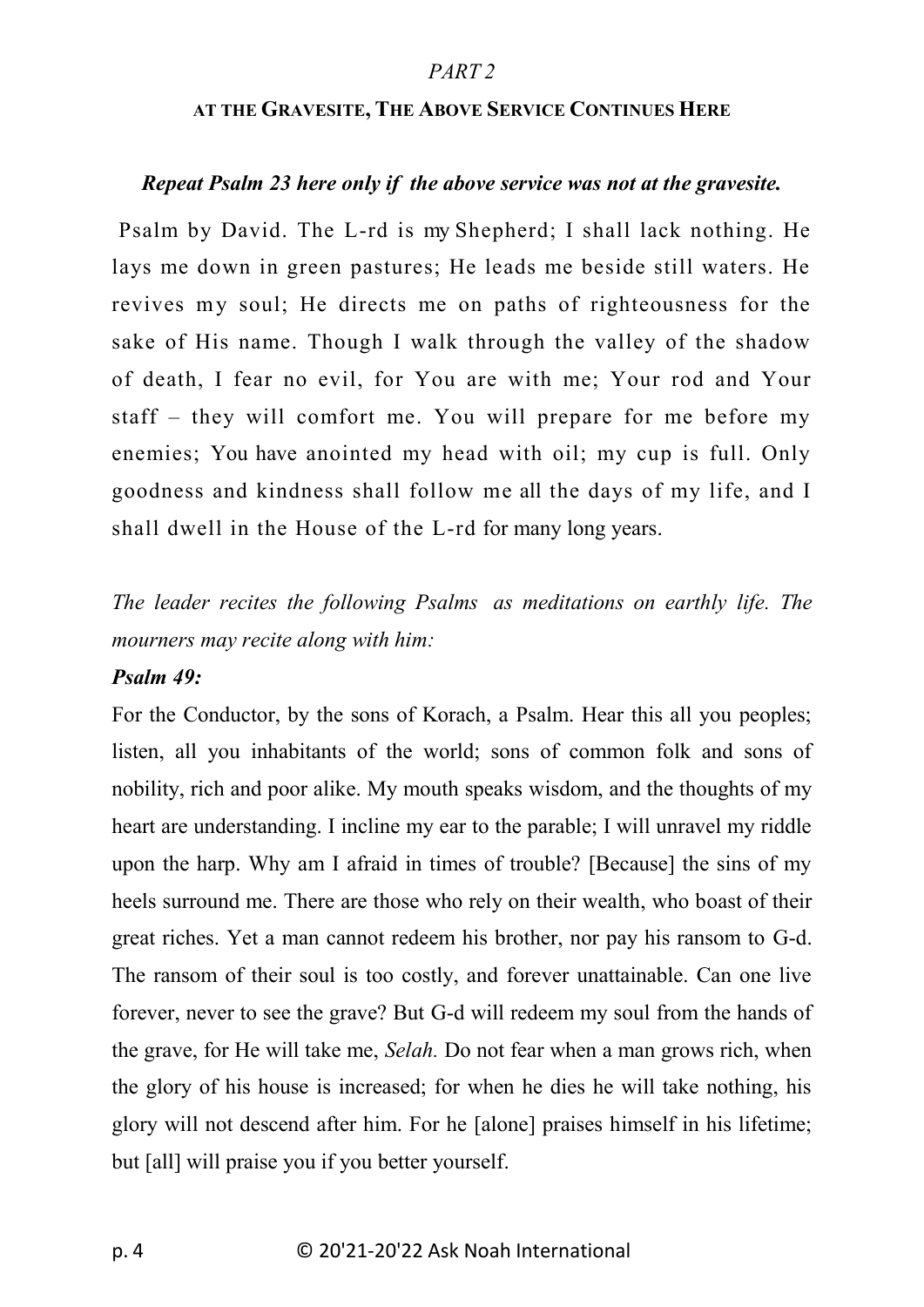#### *Psalms 139:1-18*

For the Conductor, by David, a Psalm. O L-rd, You have probed me, and You know. You know my sitting down and my standing up; You perceive my thought from afar. You encircle my going about and my lying down; You are familiar with all my paths. For there was not yet a word on my tongue – and behold, L-rd, You knew it all. Back and front You have restricted me, and you have laid Your hand upon me. Knowledge [to escape You] is beyond me; it is exalted, I cannot know it. Where can I go [away] from Your spirit? And where can I flee from Your Presence? If I ascend to the heavens, You are there; if I make my bed in the grave, behold, You are there. Were I to take up wings as the dawn and dwell in the furthest part of the sea, there, too, Your hand would guide me; Your right hand would hold me. Were I to say, "Surely the darkness will shadow me," then the night would be as light around me. Even the darkness obscures nothing from You; and the night shines like the day – the darkness is as light. For You created my mind; You covered me in my mother's womb. I will thank You, for I was formed in an awesome and wondrous way; unfathomable are Your works, though my soul perceived much. My essence was not hidden from You even while I was born in concealment, formed in the lowest parts of the earth. Your eyes saw my unshaped form, and all were recorded in Your book, even those to be formed in future days – to Him they are the same. How precious are Your thoughts to me, O G-d! How overwhelming are their beginnings! Were I to count them, they would outnumber the sand, even if I were to remain awake and always with You.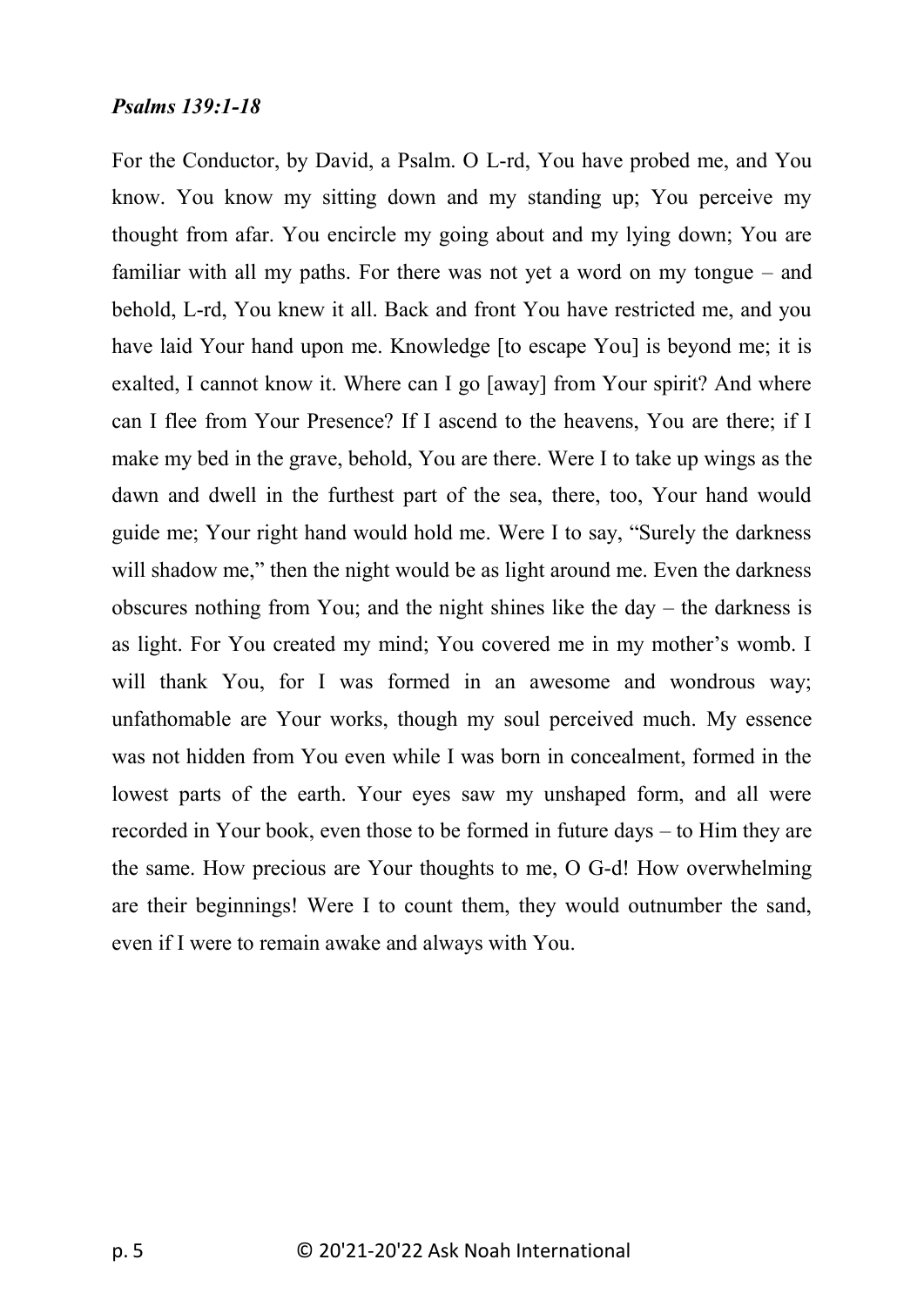## *"Aleinu" Prayer* <sup>6</sup>

### *All present can recite together, if they have a copy:*

We bend the knee, bow down, and offer praise, before the supreme King of kings, the Holy One blessed be He, Who stretches forth the heavens and establishes the earth, the seat of whose glory is in the heavens above, and the abode of Whose majesty is in the loftiest heights. He is our G-d; there is none else. Truly, He is our King; there is nothing besides Him, as it is written in His Torah: "Know this day and take unto your heart that the L-rd is G-d; in the heavens above and upon the earth below there is nothing else."<sup>7</sup>

And therefore we hope to You, L-rd our G-d, that we may speedily behold the splendor of your might, to banish idolatry from the earth –and false gods will be utterly destroyed; to perfect the world under the sovereignty of the Almighty. All mankind shall invoke Your Name, to turn to You all the wicked of the earth. Then all the inhabitants of the world will recognize and know that every knee should bend to You, every tongue should swear by Your Name. Before You, L-rd our G-d, they will bow and prostrate themselves, and give honor to the glory of Your Name; and they will all take upon themselves the yoke of Your kingdom. May You soon reign over them forever and ever, for kingship is Yours, and to all eternity You will reign in glory, as it is written in Your Torah: "The L-rd will reign forever and ever." <sup>8</sup> And it is said: "The L-rd shall be King over the entire earth; on that day the L-rd shall be One and His Name One."<sup>9</sup>

Indeed, the righteous will extol Your Name; the upright will dwell in Your Presence.<sup>10</sup>

<sup>6</sup> Cf. traditional *Siddur* prayer-book liturgy, "Aleinu" means "It is incumbent upon us" (namely, that which we proclaim in this prayer).

<sup>7</sup> Deuteronomy 4:39.

<sup>8</sup> Exodus 15:18.

<sup>&</sup>lt;sup>9</sup> Zechariah 14:9.

 $10$  Psalms 140:14.